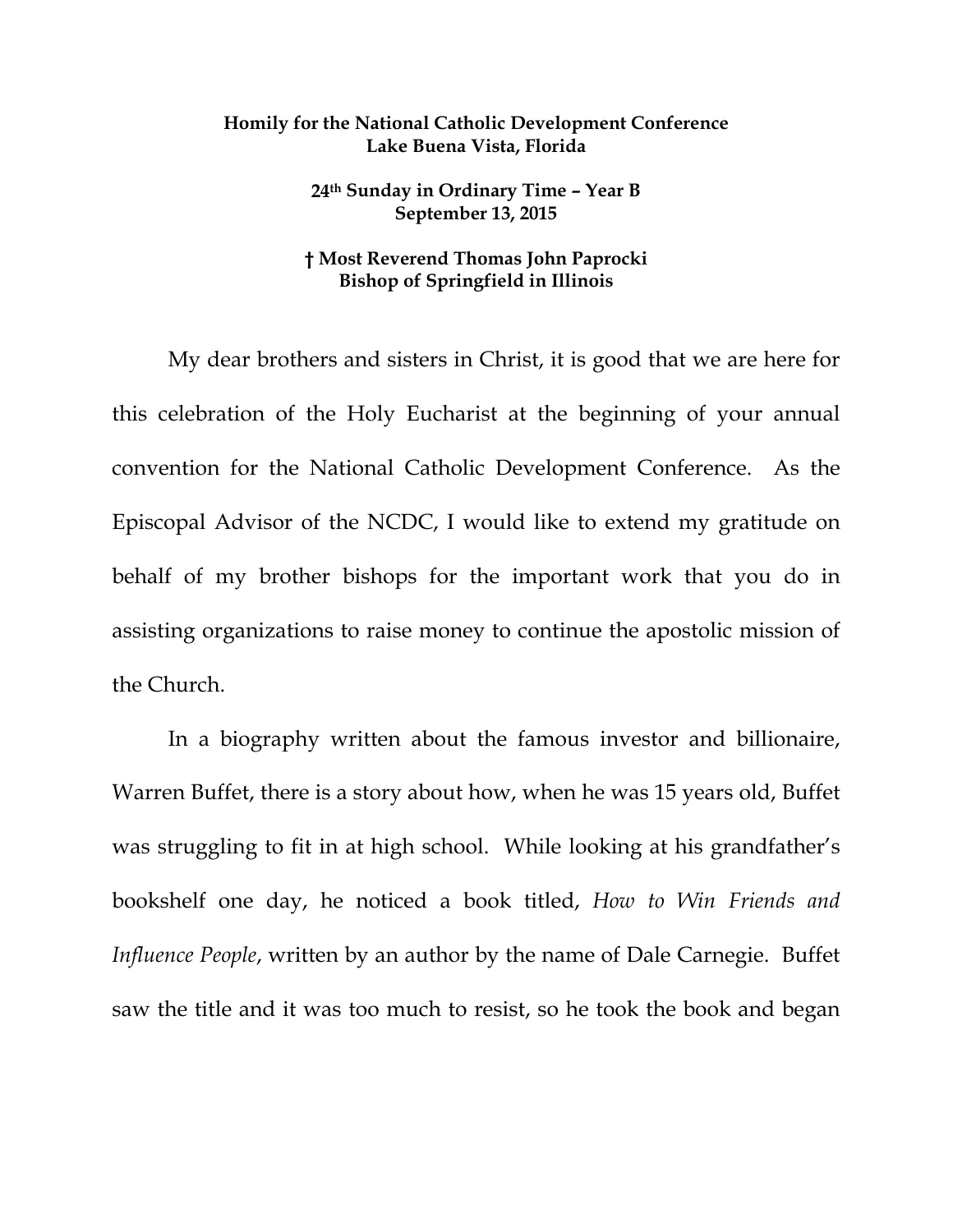reading it, putting into practice the techniques suggested by the author, techniques which continue to remain with him.1

 This book, first published in 1936, remains one of the most influential and widely-read books in the world of business and other fields as well. The ideas presented in this classic are every bit as applicable today as they were when they were written almost eighty years ago. Reading the book is rather remarkable in that the insights offered by Mr. Carnegie are not a revelation of some secret formula that had never been discovered up to that point, nor does it present a highly complex system to follow in which to guarantee success. When it comes down to it, the principles suggested are fairly simple and common sense.

 The book can be summed up by saying that the key to being successful in influencing people is in focusing our attention on the other person, meeting people where they are at, showing them that we are interested in them, that we care for them, and then inviting them to see things from a slightly different perspective. By taking the effort to make that personal connection, a relationship is formed and the person feels as though he or she is important to you, which goes a long way in leading people to understand our perspective and to buy into it.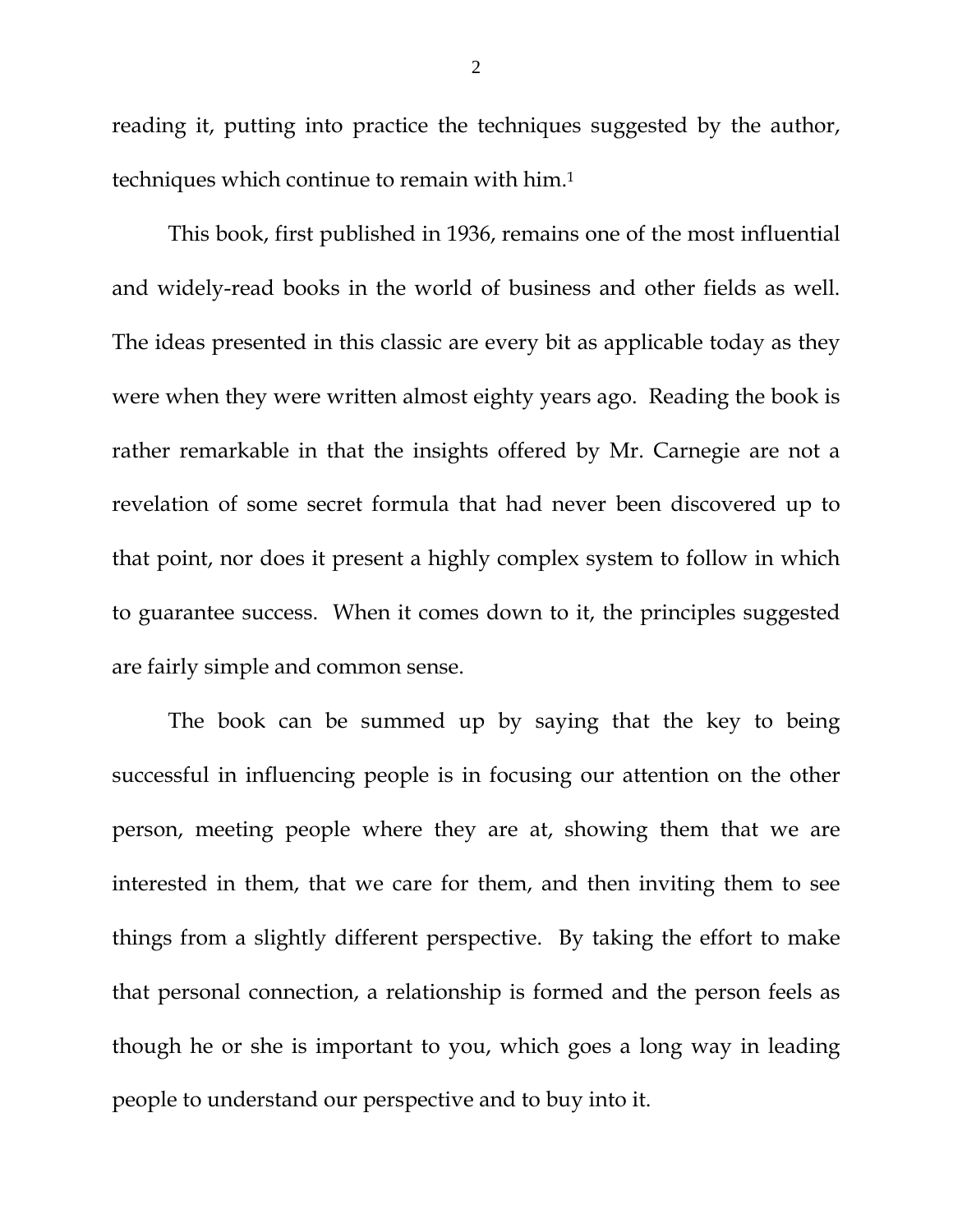As I said, these principles seem to be fairly straightforward, and in fact, they are not really all that different from how Jesus was able to convince people to His way of thinking. In our Gospel for today, we hear what sounds to be rather harsh words from Jesus. First, He rebukes Peter by saying: "Get behind me, Satan. You are thinking not as God does, but as human beings do" (Mark 8:33). I'm not sure this would be something Dale Carnegie would recommend in his approach to winning friends! Jesus then goes on to speak about the radical demands of being a disciple; that one must "deny himself, take up his cross" and to lose his life in order to save it (Mark 8:34-35). Once again, these don't sound like the gentle approach that has proven to be so successful in influencing people.

 We have to be careful not to read passages like this out of context. If we just pick them out, they make Jesus sound like a direct and demanding person. And while it is true that He did not shy away from giving challenging teachings, we must also consider the powerful personal impact that He must have had on those who encountered Him.

 Take, for example, the initial calling of these disciples while they were at their daily jobs as fishermen. In Mark's Gospel, the story is pretty brief, saying that Jesus invited them by saying: "Come after me, and I will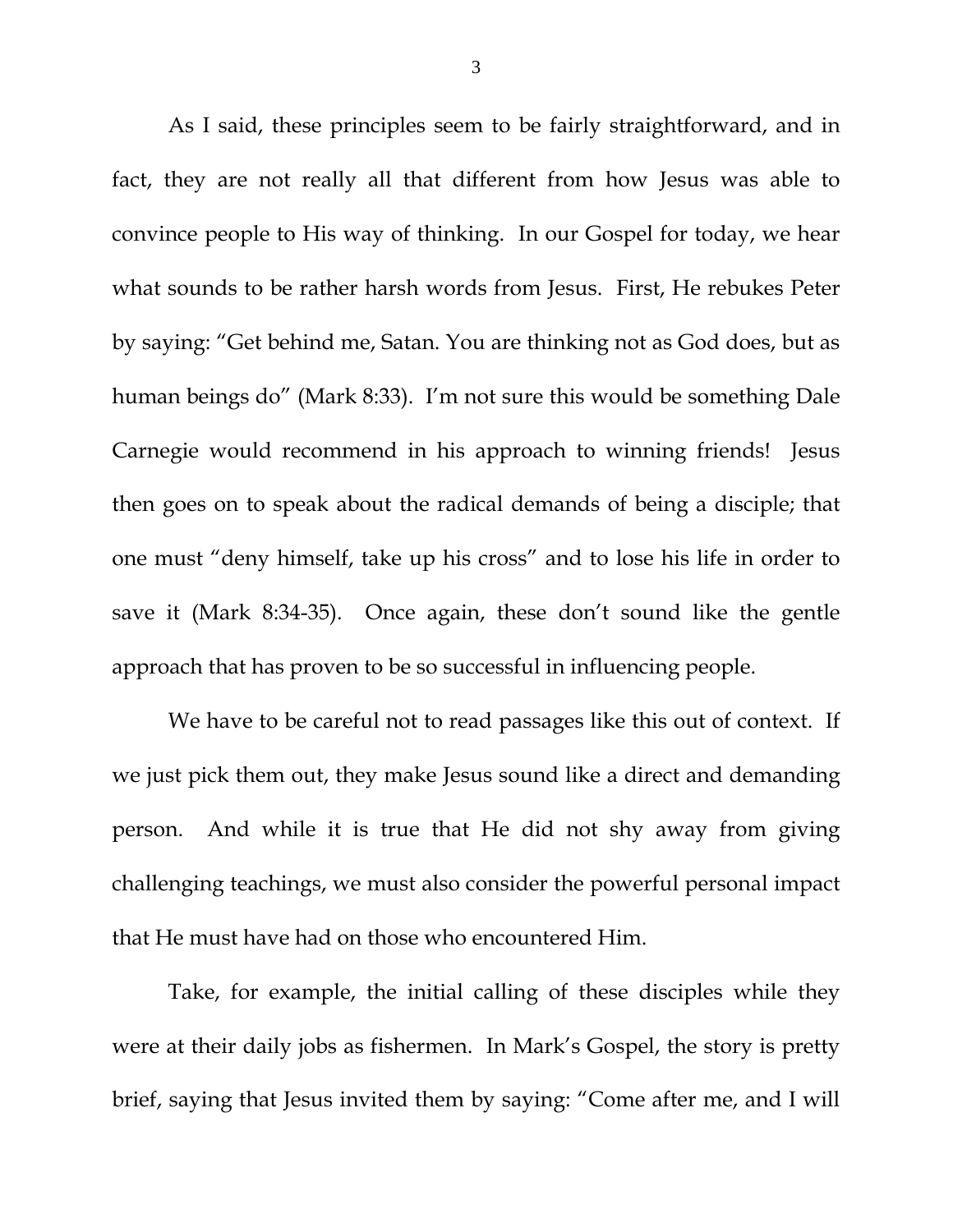make you fishers of men" (Mark 1:17). The very next line says that "they abandoned their nets and followed him" (Mark 1:18). They left everything, having had just that one profound encounter with Christ, an encounter which would have been one which made them feel comfortable with following Him, trusting that He really wanted to be with them and to share His friendship with Him. In fact, in John's Gospel, Jesus says: "I have called you friends" (John 15:15), and that friendship with His disciples was one rooted in trust and love.

 It was out of this encounter with Jesus as their friend, as one who truly cared for them, took an interest in their lives and their eternal wellbeing, that He was able to offer those challenging words to His disciples. Nobody really likes to change, but when that call to conversion is backed up by that personal touch, it is then when hearts will be changed and steps can be taken to following a different way of living.

 To a certain extent, there are some parallels to this dynamic in the work that all of you do in the work of fundraising and other development efforts. You are inviting people to see the cause which you are supporting as one that is worthy of their support as well. And when it comes to giving of one's support, especially financially, that can be a difficult thing to sell.

4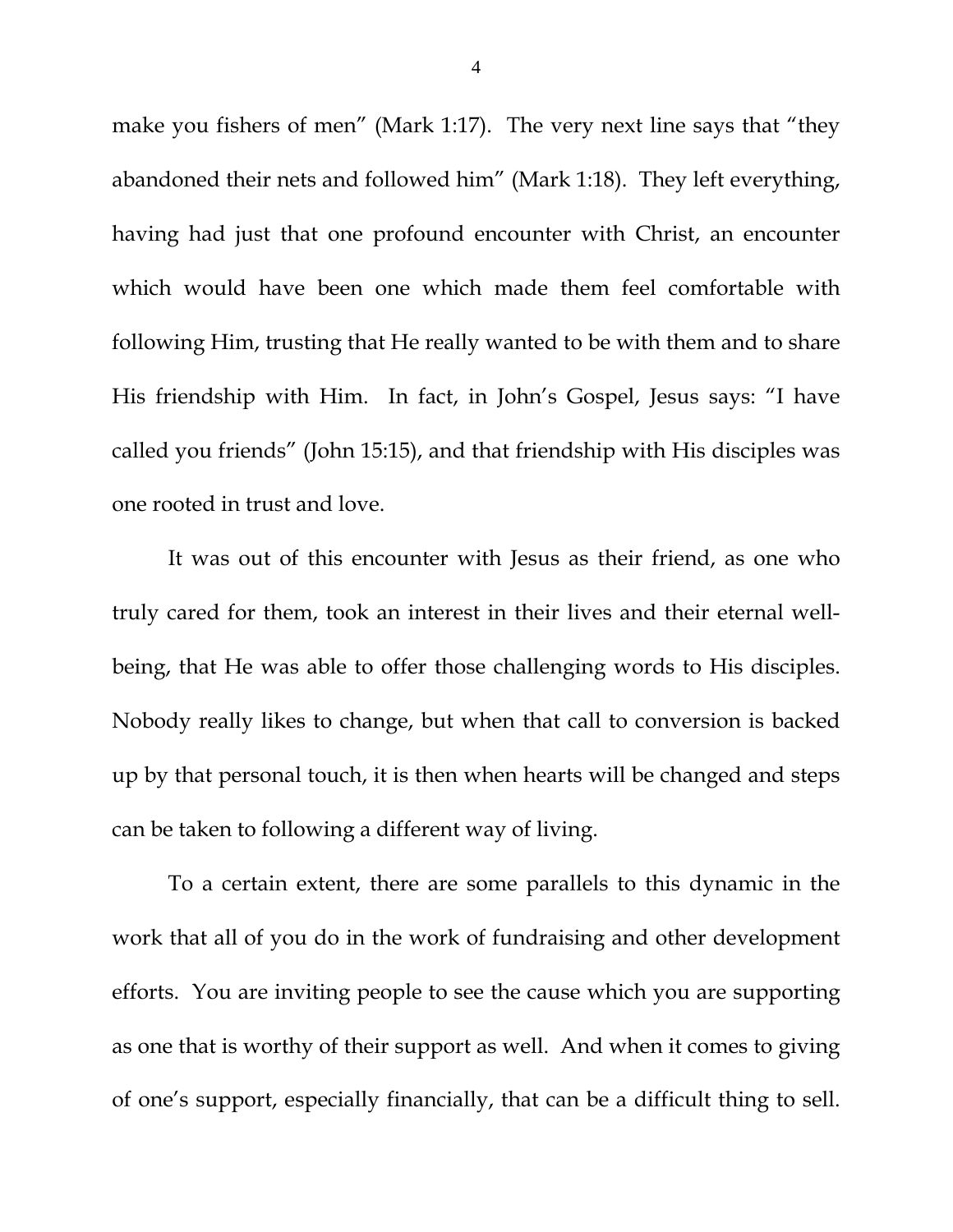The society in which we live is very proud of the accomplishments that we have achieved. We see our possessions, our time, and our especially our money as something that we have earned and something that we should be able to use for our enjoyment and our comfort.

 So how do we go about encouraging people to look at their lives, their possessions, and their money as something to be shared with generosity, as taught by our Catholic faith? One possible solution is to quote the Scriptures which support such actions, such as the one we heard from our second reading from the Letter of St. James. He tells us that "faith of itself, if it does not have works, is dead" (Jas 2:17). Some might see that as using good old Catholic guilt to try to get people to donate to our cause, but it certainly is appropriate to call people to the higher ideals of our faith.

 As important as it is for us to be reminded of the obligations that the Scriptures demand of us, ideals that are often quite challenging, we cannot neglect that human element by which we deliver those messages. We have to connect with people on a personal level, to the point that they feel as though we really care about them, that we are interested in them, and that what we are inviting them to consider is not just a pitch, but something in which we ourselves are convinced and that we see it as a way in which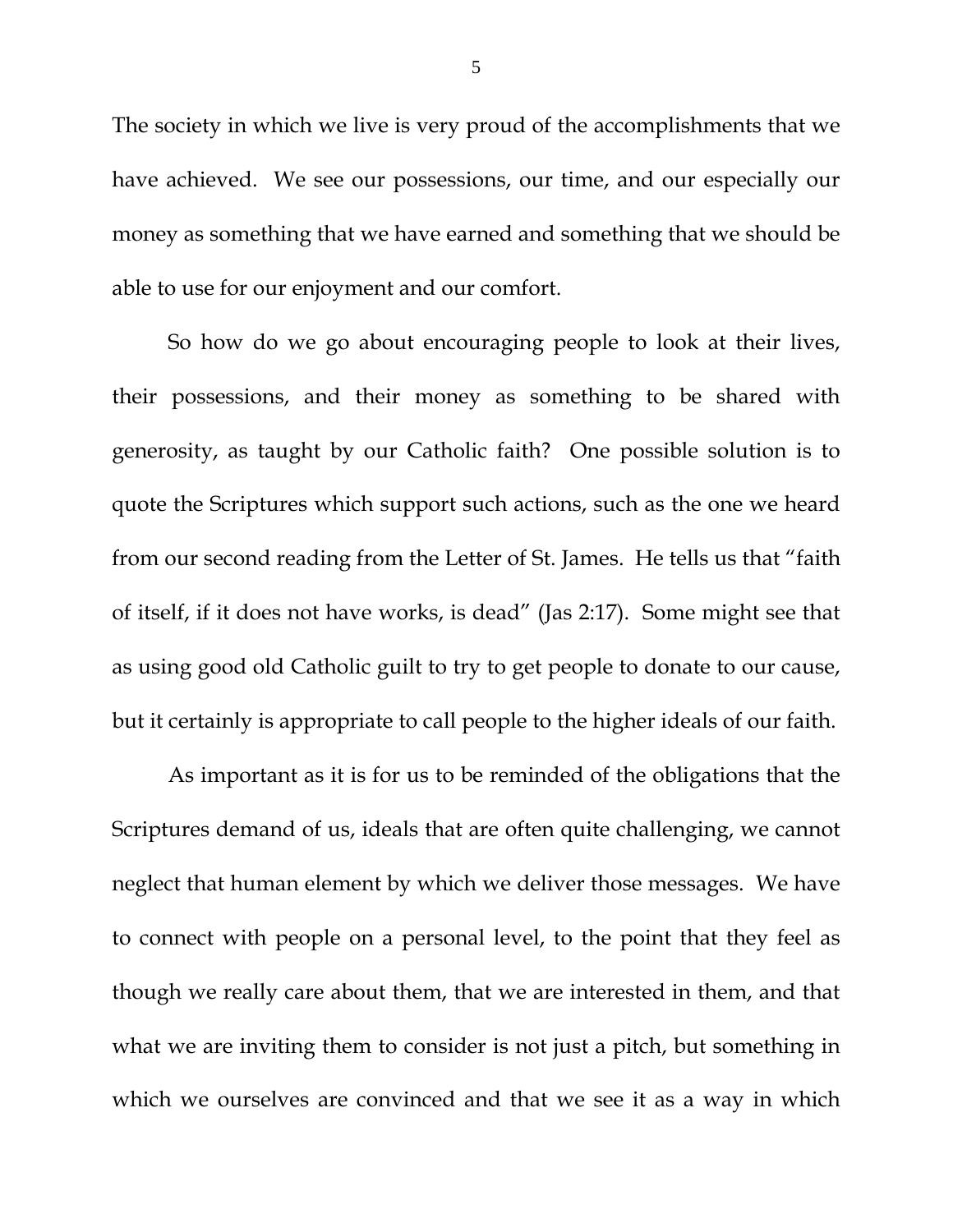they too can practice good discipleship and stewardship as they live out the love of God through love of neighbor.

 This personal touch requires a lot of work on our part. It cannot be approached like a politician, trying to say the right words in order to gain another benefactor, as if he or she were just another number. Just as we are trying to invite others to conversion to seeing the worthiness of our cause, so too are we in need of constant conversion in order to see the importance of all people, their dignity, and their worthiness of our genuine attention and care as we invite them to that cause. It requires a giving on our part, not of money, but of time and effort. We can fall into the same trap of seeing things from a worldly, self-centered perspective, missing out on the opportunity for us to be generous in sharing of ourselves in the friendship that should be at the heart of all of our relationships as Catholics, whether that be with a benefactor or a family member.

 As we prepare to receive the gift of the loving presence of our greatest friend, Jesus Christ, into our hearts, let us renew our resolve to follow Him and serve Him and His Church with generosity. When we do this, we will be more willing to engage others authentically, inviting them to that deeper relationship with Christ, a relationship which, when lived